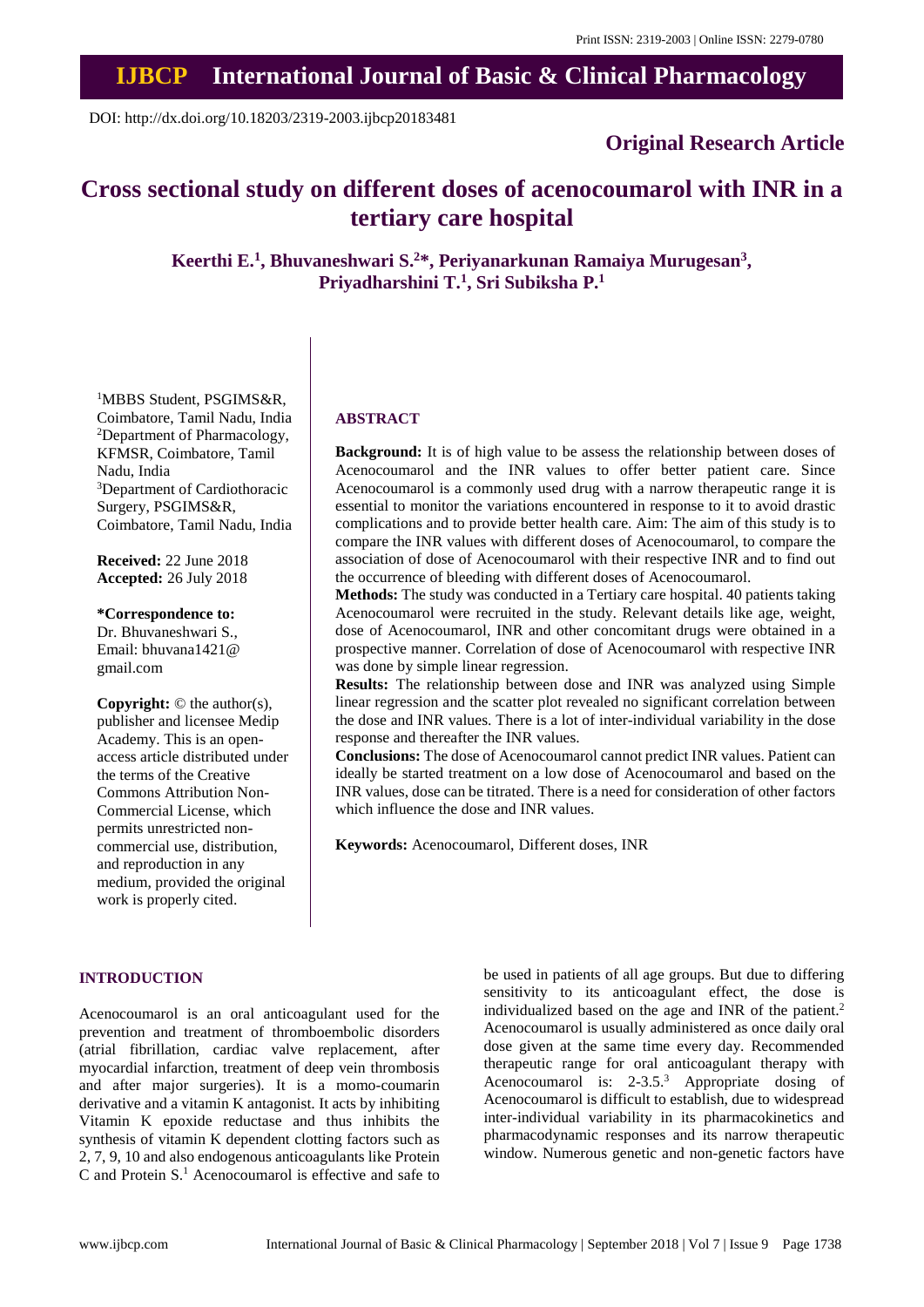been associated with the inter-individual variability in Acenocoumarol dosing requirements.

Patients start with daily doses of about 2mg, and thereafter the dose is adjusted in accordance with INR test results. Numerous factors have been associated with the Acenocoumarol dose required to obtain stable anticoagulation, including age, gender, weight, height, drug interactions and variations in the *VKORC1* and *CYP2C9* genes. Also, inappropriate use of vitamin K, inconsistent overlapping of heparin with Acenocoumarol, inconsistent provision of patient education also results in variations in response. 4

Hence it is of high value to be assess the relationship between doses of Acenocoumarol and the INR values to offer better patient care. Since Acenocoumarol is a commonly used drug with a narrow therapeutic range it is essential to monitor the variations encountered in response to it to avoid drastic complications and to provide better health care.

The aim of this study is to compare the INR values with different doses of Acenocoumarol; to compare the association of dose of Acenocoumarol with their respective INR and to find out the occurrence of bleeding with different doses of Acenocoumarol.

#### **METHODS**

A cross sectional study was conducted in a Tertiary care hospital in TamilNadu after approval from Institutional Human Ethics Committee. 40 patients taking Acenocoumarol for more than 3 months, with normal liver function and under Vitamin K restricted diet were recruited for the study. The study was conducted between August and December of 2017.

Known cases of Major illness which leads to coagulation disturbance(Hemophilia,Factor5 Leiden mutation, Protein C deficiency, Protein S deficiency, Von Willebrand's disease, cirrhosis, Shock, Sepsis, Malignancy, Renal disease, Anti-phospholipid antibody syndrome, Systemic Lupus Erythematosus) and patients on drugs which are known to produce interactions with Acenocumarol (Allopurinol, Amiodarone, Azathioprine, Betamethasone, Carbamazepine, Cefoxitin , Cholestyramine, Cimetidine, Dexmethasone, Doxycycline, Erythromycin, Fenofibrate, Fluvostatin, Gingko biloba, Ibuprofen, Ketoconazole, Lovastatin, Orlistat, Quinine, Zafirlukast) were excluded from the study.5,6

Patients with various diseases like Valvular heart disease, Atrial fibrillation, Deep vein thrombosis, Aortic stenosis and several related conditions which have risk of thrombus formation and embolisation were chosen for the study. Relevant details like age, weight, dose of Acenocoumarol, INR and other concomitant drugs were obtained in a prospective manner.

Correlation of dose of Acenocumarol with respective INR was done by simple linear regression. A P Value of  $\leq 0.05$ is considered as significant.

# **RESULTS**

Of the 40 patients who were on Acenocoumarol, 62.5% were males and 37.5% were females and the mean INR for males and females was calculated. It was found to be 2.02 and 3.16 (Table 1).

#### **Table 1: Percentage of male and female in the study.**

| <b>Gender</b> | <b>Number</b><br>$(total = 40)$ | percentage | <b>Average</b><br>INR |
|---------------|---------------------------------|------------|-----------------------|
| Male          | 25.                             | 62.5%      | 2.02                  |
| Female        |                                 | 37.5%      | 3.16                  |

Also, the mean INR values for different age groups were calculated. It was more (2.82) with 41-50 years of age group and less (1.33) with 31-40 years of age group (Table 2).

### **Table 2: Percentage of different age groups in the study.**

| Age<br>group | No. of<br>patients | <b>Percentage</b><br>of patients<br>$(\%)$ | <b>Average INR</b><br>for this age<br>group |
|--------------|--------------------|--------------------------------------------|---------------------------------------------|
| $11 - 20$    |                    | 2.5                                        | 1.87                                        |
| 21-30        |                    | 10                                         | 3.15                                        |
| $31 - 40$    | 3                  | 7.5                                        | 1.33                                        |
| $41 - 50$    | 13                 | 32.5                                       | 2.82                                        |
| $51-60$      | 14                 | 35                                         | 2.40                                        |
| 61-70        |                    | 12.5                                       | 1.82                                        |

**Table 3: Comparison of fixed dose with INR values.**

| <b>Dose</b><br>(mg) | <b>No. of patients</b><br>receiving this<br>dose | Percentage<br>$(\%)$ | Average<br><b>INR</b> for<br>this dose |
|---------------------|--------------------------------------------------|----------------------|----------------------------------------|
| 1                   | 6                                                | 15                   | 2.03                                   |
| 1.5                 |                                                  | 2.5                  | 1.54                                   |
| $\overline{2}$      | 14                                               | 35                   | 3.08                                   |
| 2.5                 | 3                                                | 7.5                  | 2.64                                   |
| 3                   | 5                                                | 12.5                 | 2.4                                    |
| 3.5                 |                                                  | 2.5                  | 1.44                                   |
| 4                   | 7                                                | 17.5                 | 1.99                                   |
| 5                   | 2                                                | 5                    | 1.44                                   |
| 6                   |                                                  | 2.5                  | 2.65                                   |

Keeping the dose of Acenocoumarol fixed, INR values in different patients were considered and a mean INR was calculated for each fixed dose. 35% of patients were prescribed with 2mg of dose of Acenocoumarol. Only 1% of patients were prescribed 1.5mg, 3.5mg and 6mg of Acenocoumarol. Mean INR was high (3.08) with 2 mg dose of Acenocoumarol. Mean INR was low (1.44) with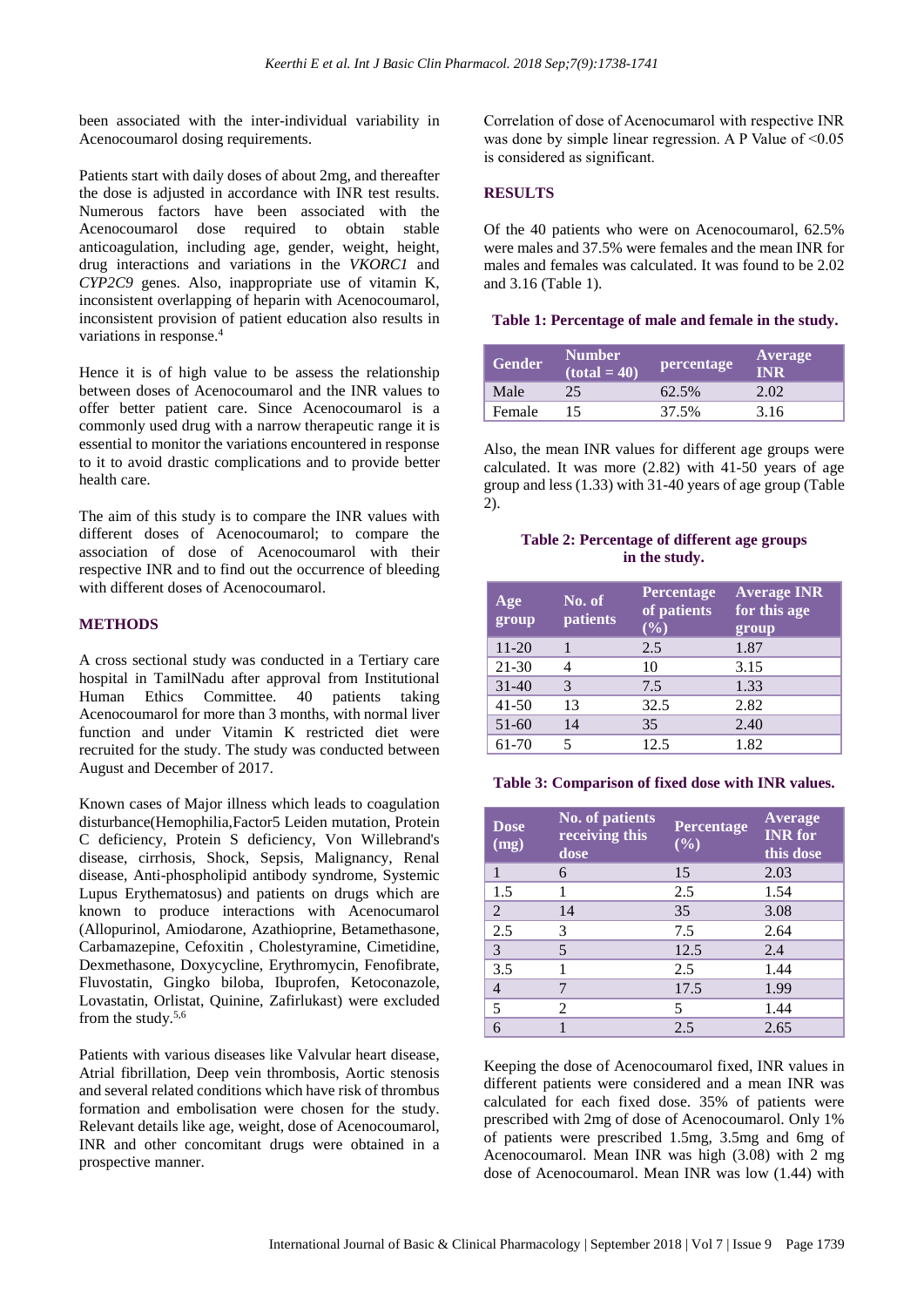3.5mg and 5mg of Acenocoumarol. Lowest dose (1mg) of Acenocoumarol was producing Mean INR of 2.03 and Highest dose of Acenocoumarol (6mg) was producing mean INR of 2.65. A patient receiving 1mg of Acenocoumarol had a higher INR value of 3.65 than patient receiving 5 mg dose whose INR was 1.83. (Table 3). Also, the mean dose of Acenocoumarol for each fixed range of INR was calculated. Average dose for low (1.7mg) with INR range of 3-3.99. Average dose is high (3.04 mg) with INR dose rang of 2-2.99. Lowest INR range was seen 4mg average dose of Acenocoumarol. Highest INR range (12-13) was seen with 2mg dose of Acenocoumarol (Table 4).

**Table 4: Comparison of fixed INR range with dose.**

| <b>INR</b><br>range | No. of<br>patients<br>with this<br><b>INR</b> | <b>Percentage</b><br>of patients | Average<br>dose for<br>this INR in<br>mg |
|---------------------|-----------------------------------------------|----------------------------------|------------------------------------------|
| $0.1 - 0.99$        | $\mathcal{D}_{\mathcal{L}}$                   | 5                                |                                          |
| $1-1.99$            | 18                                            | 45                               | 2.47                                     |
| 2-2.99              | 11                                            | 27.5                             | 3.04                                     |
| $3 - 3.99$          | 5                                             | 12.5                             | 1.7                                      |
| 4-4.99              | 3                                             | 7.5                              |                                          |
| $12 - 13$           |                                               | 2.5                              |                                          |

The relationship between dose and INR was also analysed using Simple linear regression and the scatter plot reveals no significant correlation between the dose and INR values by SPSS software (Figure 1). The P value obtained in the study was 0.5074.

There were no episodes of bleeding with Acenocoumarol noted.



**Figure 1: Simple linear regression scatter plot.**

#### **DISCUSSION**

It has been found that acenocoumarol requirements decrease with aging, showing a gradual decline from 30 to 80 years.<sup>7</sup> This is important in choosing the initial dose. The study suggests dose cannot predict INR values (Figure

1). There is a lot of inter-individual variability in the dose response and thereafter the INR values. For example, a patient receiving 1mg Acenocoumarol had a higher INR value of 3.65 than patient receiving 5 mg dose whose INR was 1.83. So, there is a strong need for consideration of other factors which influence the dose and INR values.

A similar study in Netherlands concluded that patient characteristics such as age and body size influence the dose requirements. Also, genetic factors, notably polymorphisms in the *VKORC1* gene which expresses vitamin K epoxide reductase (the main target for coumarins) and the *CYP2C9* gene which expresses cytochrome P450 2C9 (the enzyme responsible for the metabolism of coumarin), together have been shown to explain 35-50% of the inter-individual variability in dose requirement. It is ideal that all patients receive a standard loading dose at the start of the therapy, which is subsequently adjusted to an individual maintenance dose according to the measured INR.

Numerous factors have been associated with the Acenocoumarol dose required to obtain stable anticoagulation, including age, gender, weight, height, drug interactions and variations in the *VKORC1* and *CYP2C9* genes. Also, inappropriate use of vitamin K, inconsistent overlapping of heparin with Acenocoumarol, inconsistent provision of patient education also results in variations in response*.* 8

A study done in Spanish patients, have developed the first pharmacogenetic dosing algorithm for acenocoumarol including clinical variables and information about four genes (*VKORC1, CYP2C9, CYP4F2* and *APOE*) and which can able to reasonably predict stable therapeutic doses of acenocoumarol for patients with thromboembolic disease.<sup>9</sup> A similar study conducted in north India specified pharmacogenetic acenocoumarol dosing algorithm which might become a baseline for personalized medicine approach for treatment of patients in future.<sup>10</sup>

The variation in dose response and INR values might be due to underlying genetic predisposition. Further exploration on this aspect requires studies with larger sample size and availability of PCR techniques to explore genetic polymorphism.

## **CONCLUSION**

The dose of Acenocoumarol cannot predict INR values. There is a lot of inter individual variation with regard to dose response and INR values. Patient can ideally be started treatment on a low dose of Acenocoumarol and based on the INR values, dose can be titrated.

*Funding: No funding sources Conflict of interest: None declared Ethical approval: The study was approved by the Institutional Ethics Committee*